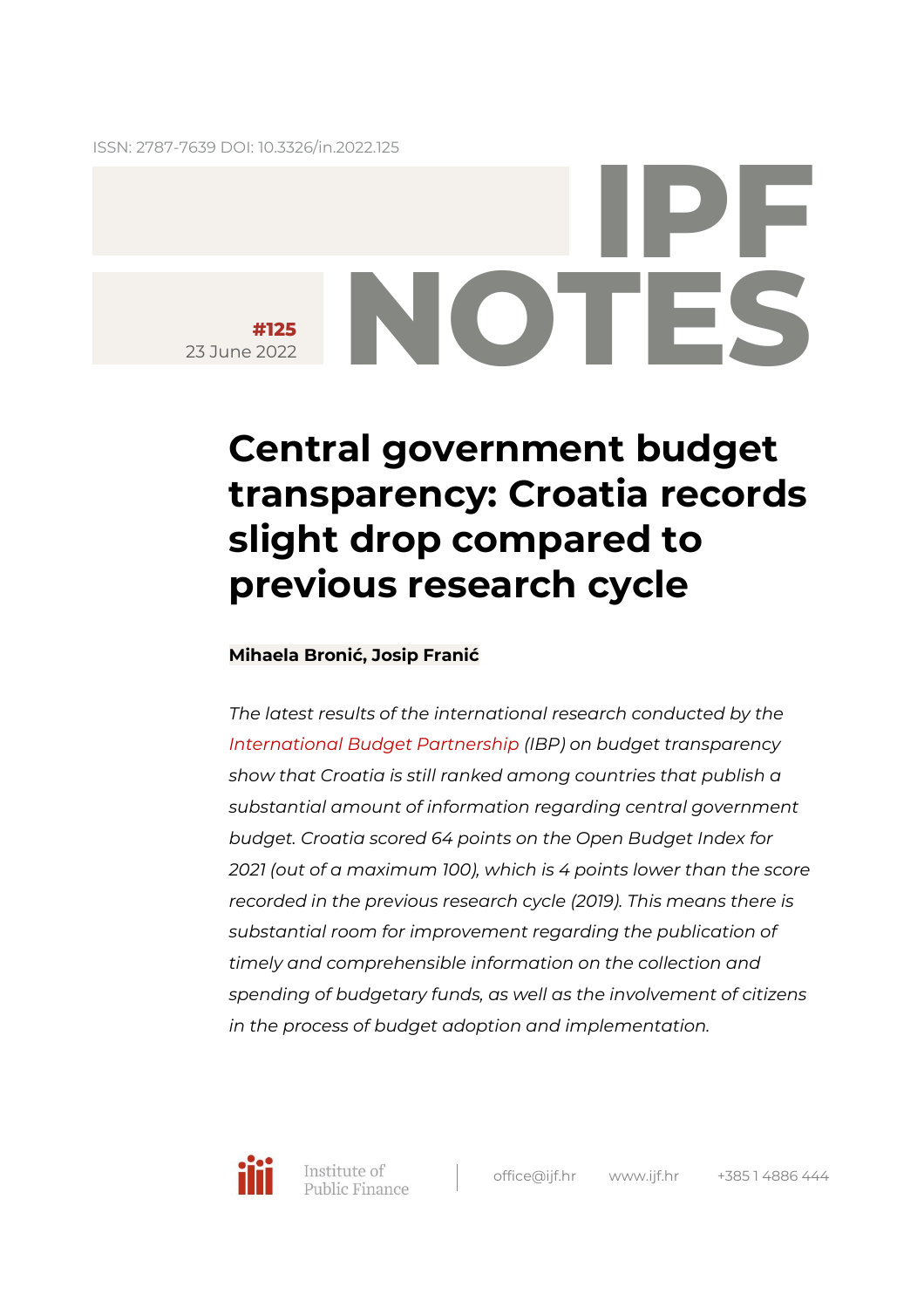$f$  in  $\boldsymbol{\nabla}$ 

Even though public finances have been under severe strain ever since the outbreak of COVID-19, new challenges lie ahead. In most cases, the heavily burdened and indebted central government budgets will need to secure additional funds in the upcoming period to combat growing inflation and income inequality.<sup>1</sup> Therefore, to ensure that budget funds are collected and spent in a more efficient and fair manner, it is important to secure timely publication of accurate and comprehensible information on the central government budget (hereinafter: budget), budget supervision and public participation in the budget process.

The results of the new round of research of the international [Open](https://www.internationalbudget.org/open-budget-survey)  [Budget Survey](https://www.internationalbudget.org/open-budget-survey) were published on 31 May.<sup>2</sup> The survey provides answers to three key questions: the level of government transparency when adopting and implementing national budgets, the level of control over the budget by national parliaments and

<sup>&</sup>lt;sup>2</sup> The most recent research cycle covered 120 countries. The research is based on a comprehensive [Questionnaire](https://www.internationalbudget.org/open-budget-survey) which assesses four stages of the budgetary process (preparation, adoption, implementation and oversight). The Questionnaire responses have been compiled by independent experts in each of the participating countries. Their responses have been peer-reviewed by other anonymous (independent) experts. Moreover, the participating countries' finance ministries have also been invited to comment on the Questionnaire responses and to highlight potential misinterpretations.



l

<sup>&</sup>lt;sup>1</sup> The central government budget includes all budget and extra-budgetary users of the national budget [\(https://mfin.gov.hr/istaknute-teme/drzavna](https://mfin.gov.hr/istaknute-teme/drzavna-riznica/racunovodstvo/registar-proracunskih-i-izvanproracunskih-korisnika/178)[riznica/racunovodstvo/registar-proracunskih-i-izvanproracunskih](https://mfin.gov.hr/istaknute-teme/drzavna-riznica/racunovodstvo/registar-proracunskih-i-izvanproracunskih-korisnika/178)[korisnika/178\)](https://mfin.gov.hr/istaknute-teme/drzavna-riznica/racunovodstvo/registar-proracunskih-i-izvanproracunskih-korisnika/178).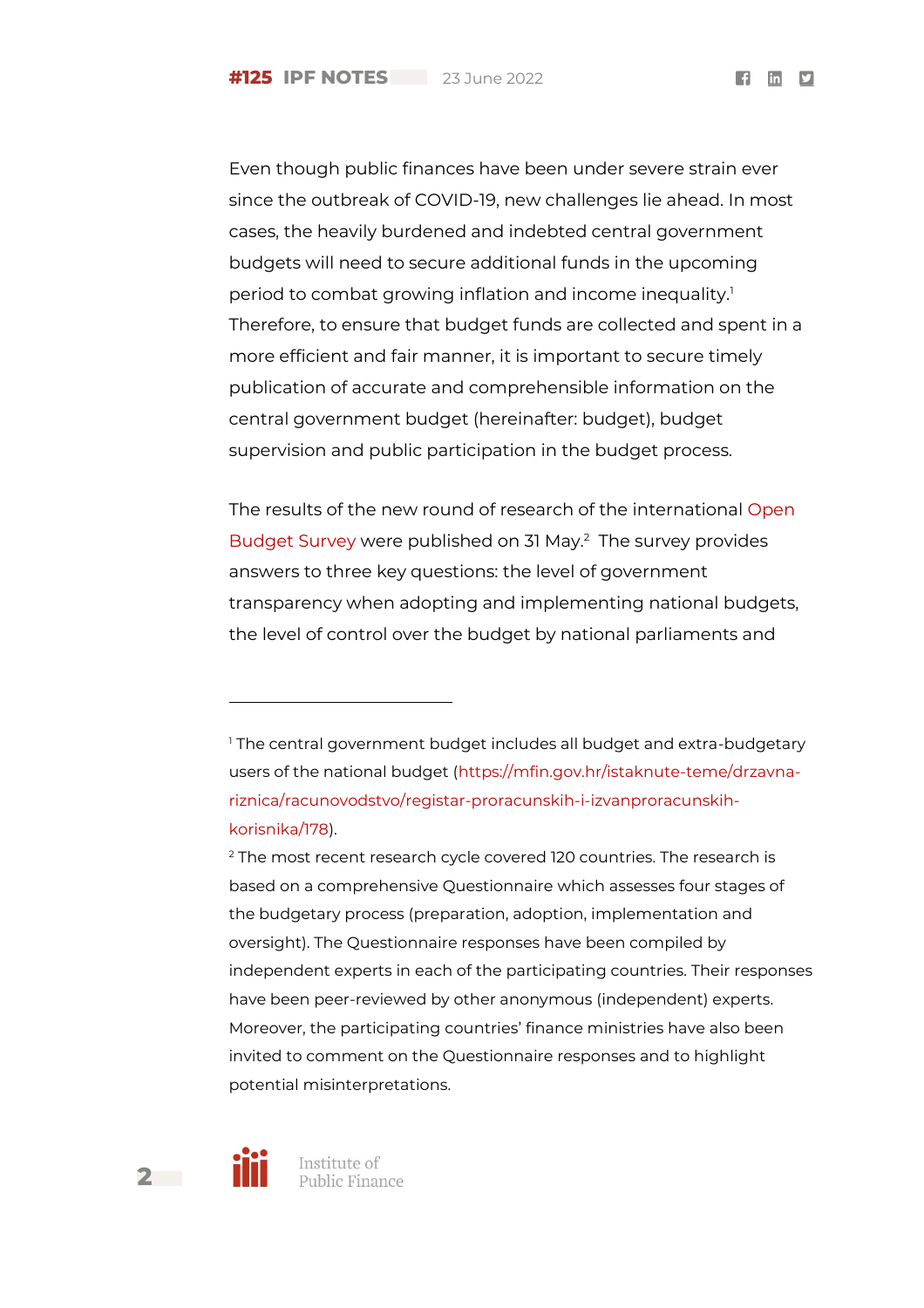$f$  in  $\mathbf{v}$ 

other supervisory bodies and the opportunity for the public to engage in various stages of the budget process.

#### **Research results for 2021**

The Open Budget Index (OBI) is the only long-standing, independent and internationally comparable indicator of the quality and quantity of online budget information. OBI uses a 0-100 scale, whereby higher scores indicate higher transparency levels. It is compiled on the basis of [109 questions](https://www.internationalbudget.org/open-budget-survey), exploring the availability, timeliness and exhaustiveness of eight key budget documents: Pre-Budget Statement, Budget Proposal, Enacted Budget, Citizens' Budget, In-Year Reports, Mid-Year Report, Year-End Report and Audit Report.<sup>3</sup>

The OBI 2021 is the result of the eighth cycle of the IBP Survey (the previous cycles were carried out in 2006, 2008, 2010, 2012, 2015, 2017 and 2019). The results do not paint a too optimistic picture since budget transparency levels on the global scale have not risen in comparison to pre-pandemic periods. The average OBI 2021 score for 120 analysed countries is 45, which is the same as the score recorded in the previous research cycle. This means that the analysed countries made only 45% of key information on budget revenues and expenditures available to their citizens in 2021. Even though South Africa, New Zealand and Sweden are once again among the top-ranked countries, the highest score in the present

<sup>&</sup>lt;sup>3</sup> The Open Budget Index for 2021 has been calculated on the basis of budget documents for fiscal years 2019, 2020 and 2021. All available budget documents published up to 31 December 2020 were taken into account. For more details on the methodology, see [www.openbudgetsurvey.org.](http://www.openbudgetsurvey.org/)



l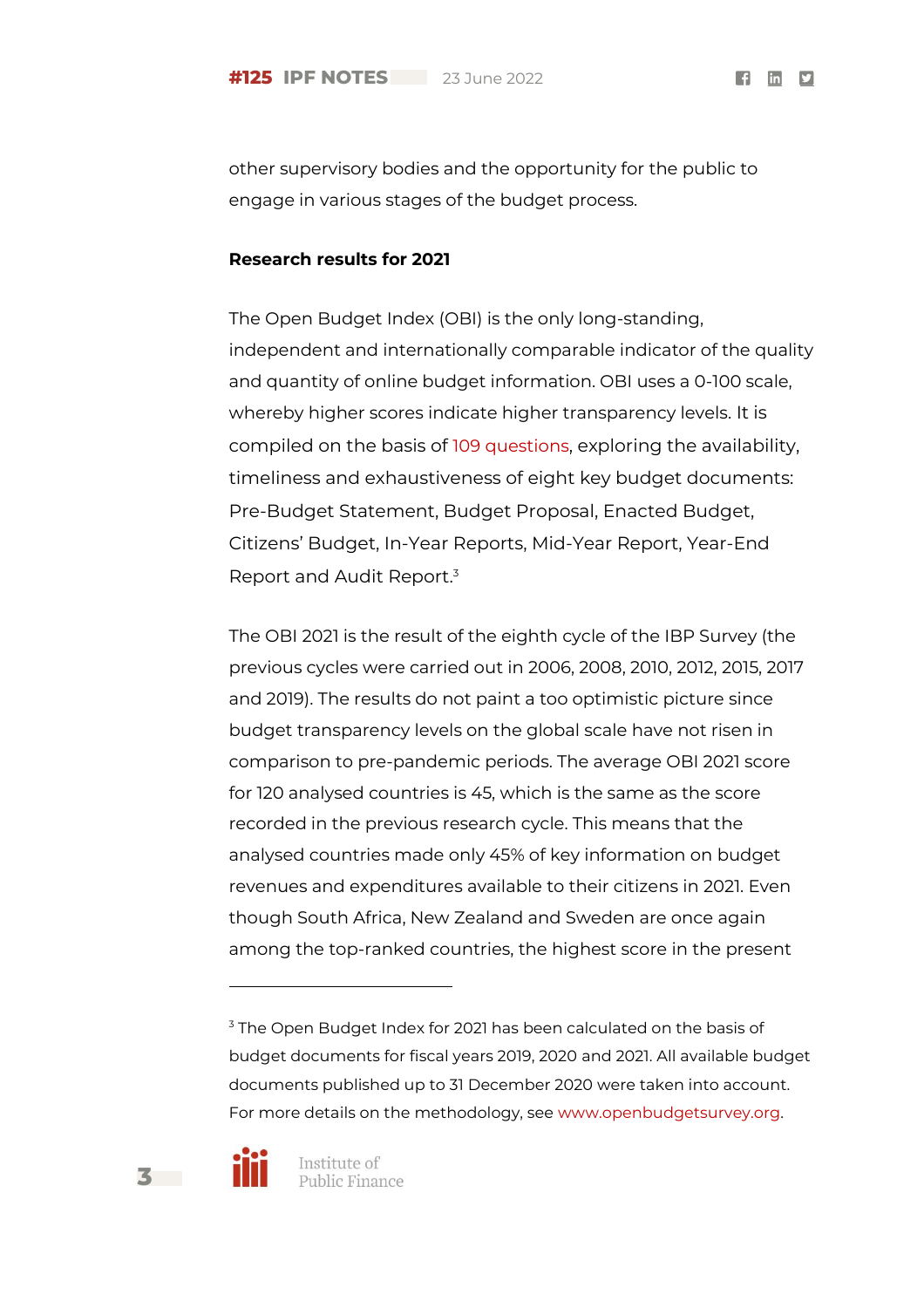$f$  in  $9$ 

cycle has been recorded by Georgia (Table 1). On the other hand, Equatorial Guinea, Yemen, Comoros and Venezuela provide no budget information whatsoever to their citizens.

#### **Table 1. Open Budget Index 2021**

| Category                                             | Countries                                                                                                                                                                                                                                                                                                                                                                                                                                                                                                                                                                                                                                                                     |
|------------------------------------------------------|-------------------------------------------------------------------------------------------------------------------------------------------------------------------------------------------------------------------------------------------------------------------------------------------------------------------------------------------------------------------------------------------------------------------------------------------------------------------------------------------------------------------------------------------------------------------------------------------------------------------------------------------------------------------------------|
| Extensive<br>information<br>available<br>$(81-100)$  | Georgia (87), South Africa (86), Sweden (85),<br>New Zealand (85), Mexico (82), Norway (81)                                                                                                                                                                                                                                                                                                                                                                                                                                                                                                                                                                                   |
| Substantial<br>information<br>available<br>$(61-80)$ | Brazil (80), Australia (79),<br>Dominican Republic (77), Italy (75),<br>United Kingdom (74), South Korea (74),<br>Russia (73), Germany (73), France (72),<br>Bulgaria (71), Indonesia (70),<br>United States (68), Philippines (68),<br>Slovenia (66), Ukraine (65), Slovakia (65),<br>Moldova (65), Benin (65), Croatia (64),<br>Guatemala (64), Romania (63),<br>Costa Rica (63), Kazakhstan (63),<br>Kyrgyz Republic (62), Peru (61), Jordan (61),<br>Japan (61), Honduras (61), Armenia (61)                                                                                                                                                                              |
| Limited<br>information<br>available<br>$(41-60)$     | Portugal (60), Poland (60), Mongolia (60),<br>Czech Republic (60), Chile (60),<br>Zimbabwe (59), Uganda (58), Thailand (58),<br>Azerbaijan (57), Ghana (56), Turkey (55),<br>Spain (54), Timor-Leste (52), Albania (52),<br>Papua New Guinea (50), Colombia (50),<br>Kenya (50), Jamaica (50), Argentina (50),<br>Morocco (48), Paraguay (47), Cote d'Ivoire (47),<br>Malaysia (47), Serbia (46), Pakistan (46),<br>Ecuador (46), Sierra Leone (45), Rwanda (45),<br>Nigeria (45), Mozambique (45), Liberia (45),<br>Vietnam (44), Hungary (44), Egypt (43),<br>Afghanistan (43), Tunisia (42),<br>Dem. Rep. of Congo (42), Nicaragua (42),<br>Namibia (42), El Salvador (41) |



M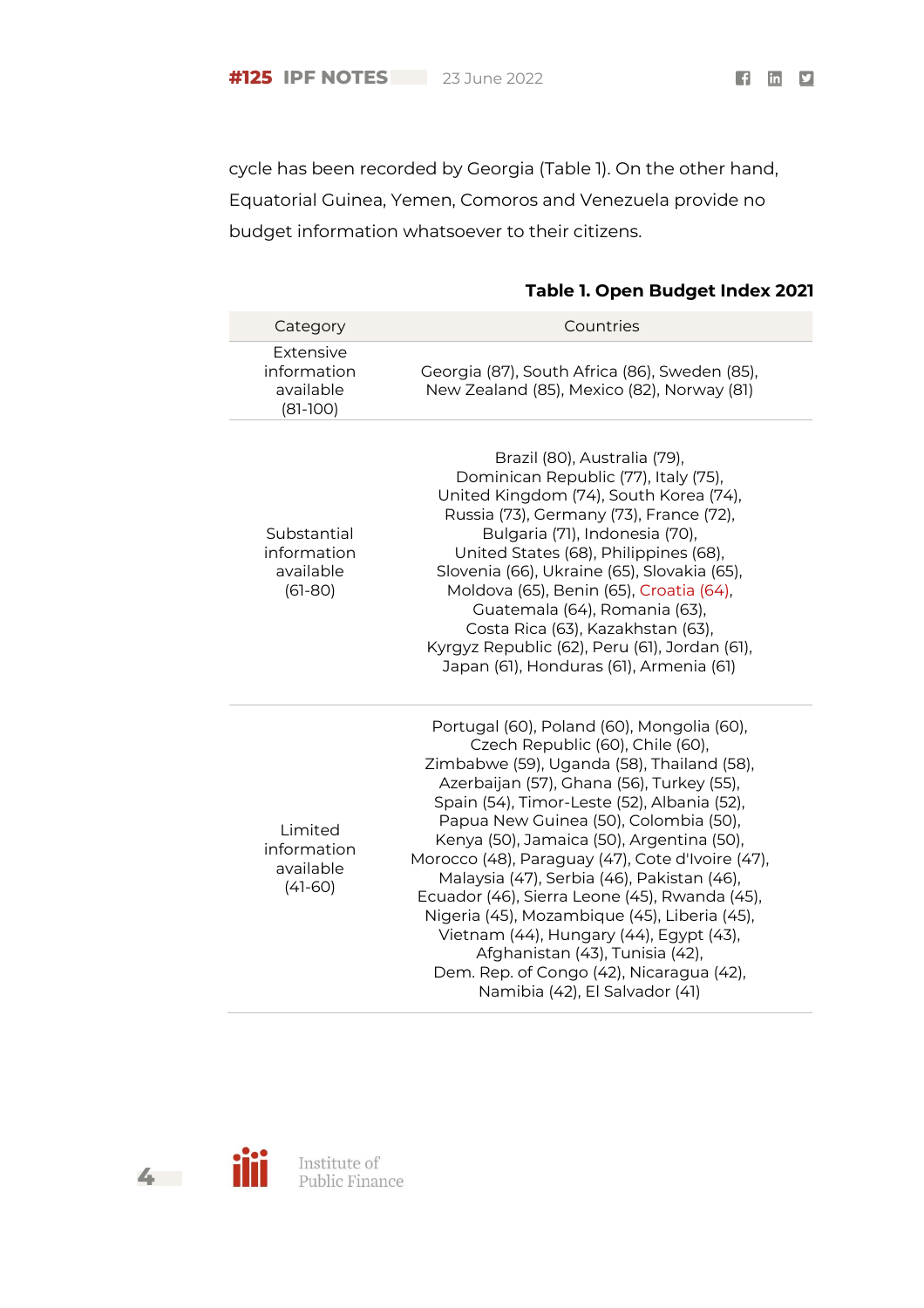$f$  in  $\boldsymbol{\nabla}$ 

| Minimal<br>information<br>available<br>$(21-40)$    | Senegal (40), Nepal (39), India (37), Fiji (37),<br>North Macedonia (36), Gambia (35),<br>Trinidad and Tobago (34), Cameroon (34),<br>Botswana (34), Cambodia (33),<br>Bosnia and Herzegovina (32), Togo (31),<br>Sao Tome e Principe (31), Eswatini (31),<br>Canada (31), Burkina Faso (31), Sri Lanka (30),<br>Myanmar (30), Bangladesh (30), Angola (30),<br>Niger (27), Madagascar (27), Lesotho (26),<br>Saudi Arabia (23), Tanzania (21) |
|-----------------------------------------------------|------------------------------------------------------------------------------------------------------------------------------------------------------------------------------------------------------------------------------------------------------------------------------------------------------------------------------------------------------------------------------------------------------------------------------------------------|
| Scant or no<br>information<br>available<br>$(0-20)$ | Somalia (20), Malawi (20), China (20),<br>Bolivia (20), Zambia (19), Tajikistan (16),<br>South Sudan (15), Lebanon (9), Burundi (9),<br>Mali (8), Ethiopia (8), Iraq (6), Chad (6),<br>Algeria (3), Qatar (2), Sudan (1), Venezuela (0),<br>Comoros (0), Yemen (0),<br>Equatorial Guinea (0)                                                                                                                                                   |

*Note: Countries have been distributed into 5 categories according to Open Budget Index levels pursuant to IBP's definition. Source: [IBP \(2022\)](https://www.internationalbudget.org/open-budget-survey/)*

Unfortunately, Croatia recorded a four-point drop compared to the previous research cycle. The 64 points earned in the Questionnaire rank it 25<sup>th</sup> in the world ranking list, which is four positions lower than the 2019 rank. However, this still places Croatia in the category of countries that publish a "substantial amount of budget information". Even though it is ranked slightly lower than its Western neighbouring countries, it outranks all its neighbours from South-East Europe (Graph 1).

The drop in budget transparency levels is primarily due to the fact that In-Year Reports, Mid-year Report and the Audit Report contain less information than in previous cycles. For instance, the In-Year Reports based on the organizational classification of the State budget no longer provide information on current borrowing. In addition, the Audit Report for 2019 of the State Audit Office (SAO)



Institute of Public Finance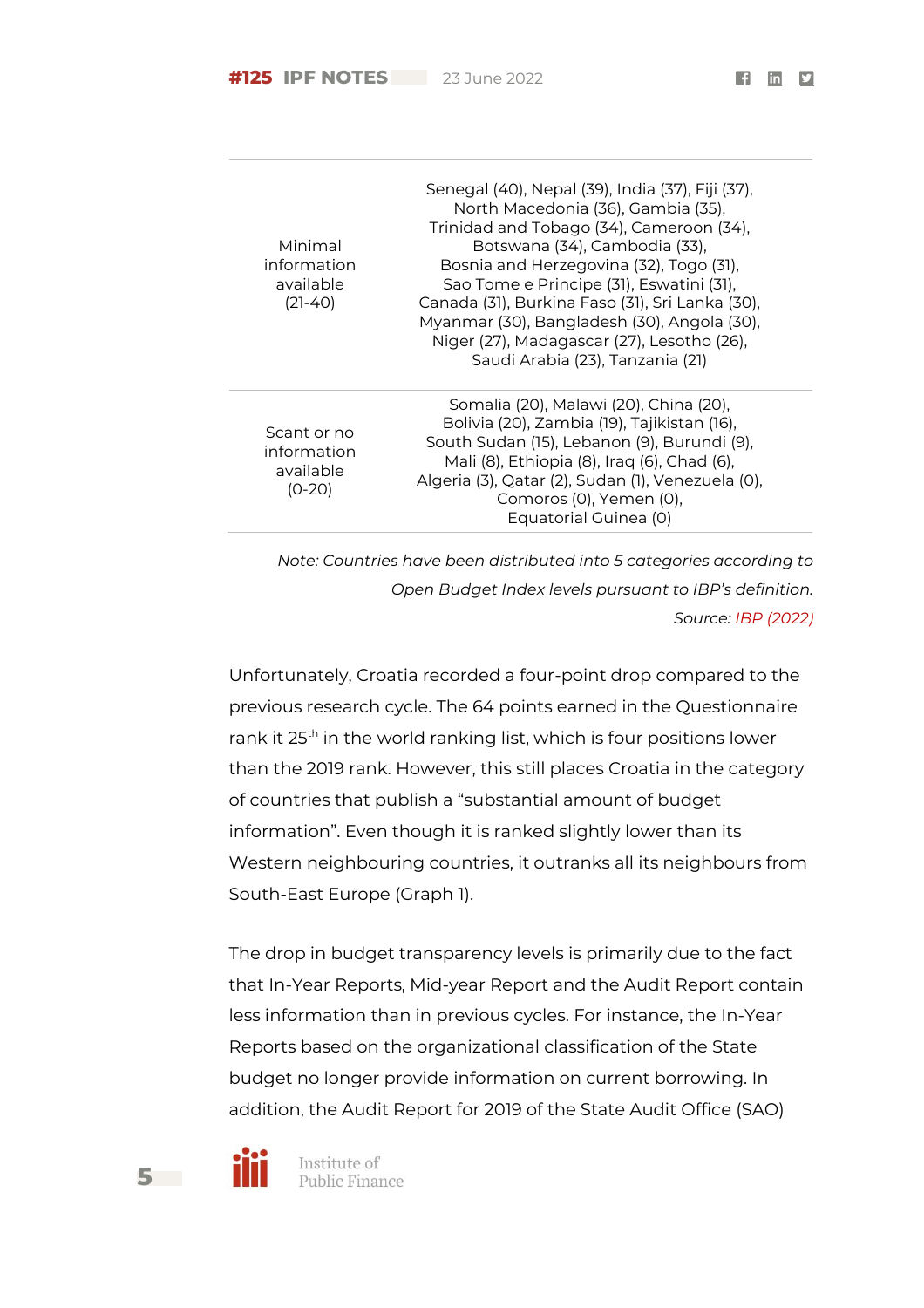included only the reports for Hrvatske vode (Croatian Waters) and the Environmental Protection and Energy Efficiency Fund, whose funds make up less than two-thirds of total funds intended for extra-budgetary users. Some improvements are visible, primarily with regard to the Year-End Report. For instance, the latest Year-End Report provides more detailed information on interest rates and maturity of new borrowings as well as poverty alleviation policies.



**Graph 1. Open Budget Index for selected countries, 2008-2021**

Source: [IBP \(2022\)](https://www.internationalbudget.org/open-budget-survey/)

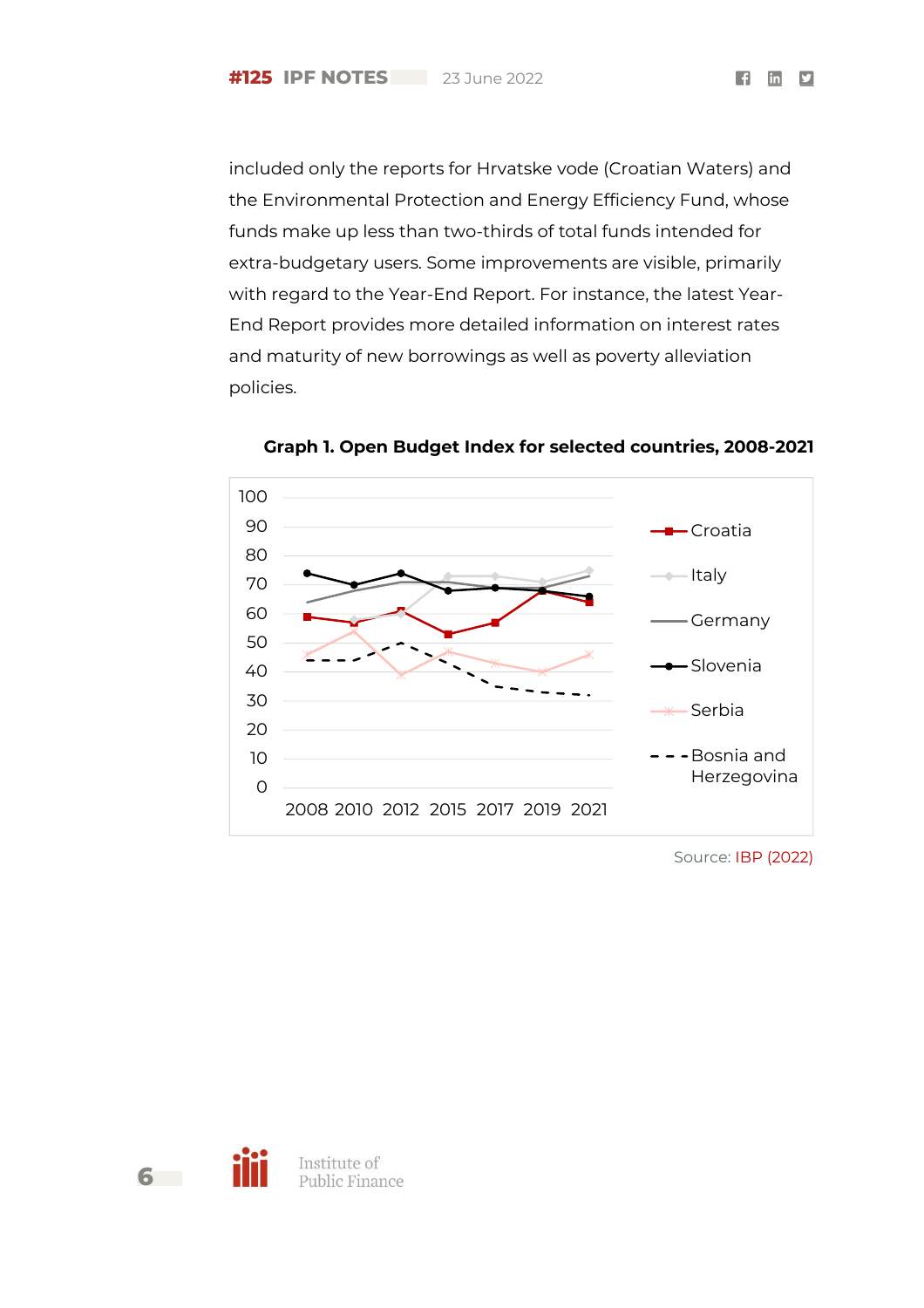$f$  in  $y$ 

## **Opportunities for the public to engage in the budget process and the roles of Parliament and the State Audit Office**

The engagement of the public in budget processes and enabling it to influence the adoption of budgetary policies are key prerequisites for proper management of public finance. In line with this, the present research also evaluates to what extent the Government, Parliament and SAO enable the public to participate in the budget process. The participation level was assessed through 18 questions and the final result is expressed on a 0-100 scale.

Croatia scored 17 points on this scale, which is 5 points less than the 2019 result. By way of comparison, the average score for all 120 analysed countries in 2021 is 14. Like most other countries, Croatia does not have well-established mechanisms for easy and efficient public participation, which would enable the public to directly express their opinion on the collection and spending of budget funds. Given this, the Government should design more effective instruments for determining what the public, especially the more vulnerable and other underrepresented groups and nongovernment organizations representing these groups, think about the budget proposal and its implementation. The Parliament should enable the public to get actively involved by participating in the discussion about the budget proposal and its implementation, while SAO should establish formal mechanisms for the public to participate in audits (e.g. as witnesses).

The research also evaluates the role of institutions that are crucial in the budget oversight process. The results show that SAO provides adequate budget oversight (89 out of 100), which is not the case with the oversight provided by the Parliament (53 out of 100). To



**7**

Institute of Public Finance